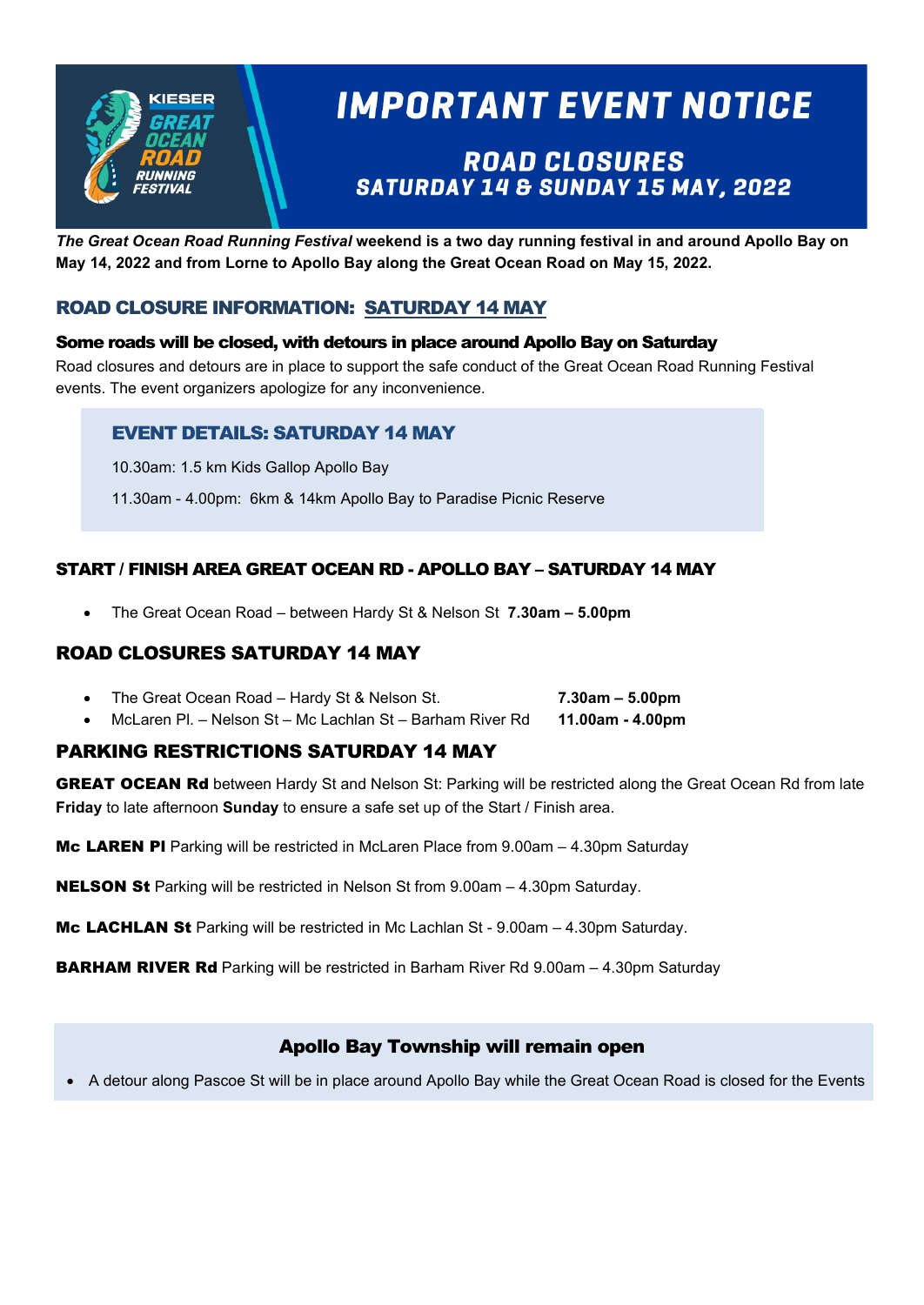# SATURDAY: Detours and Parking Restrictions around Apollo Bay



Traffic flow will be affected for the duration of this event. Emergency access will be provided.

Access will be maintained under control of traffic controllers during these events.

**V-Line services will be impacted due to the road closures. Please contact V-Line directly for details [\(www.vline.com.au\)](http://www.vline.com.au/)** 

**Thank-you in advance for your patience and understanding. We hope that this information will assist in minimizing any inconvenience.** 

**For more information please contact: [info@greatoceanroadrunfest.com.au](mailto:info@greatoceanroadrunfest.com.au) or 03 9864 1119 or visit the event website: [www.greatoceanroadrunfest.com.au](http://www.greatoceanroadrunfest.com.au/)**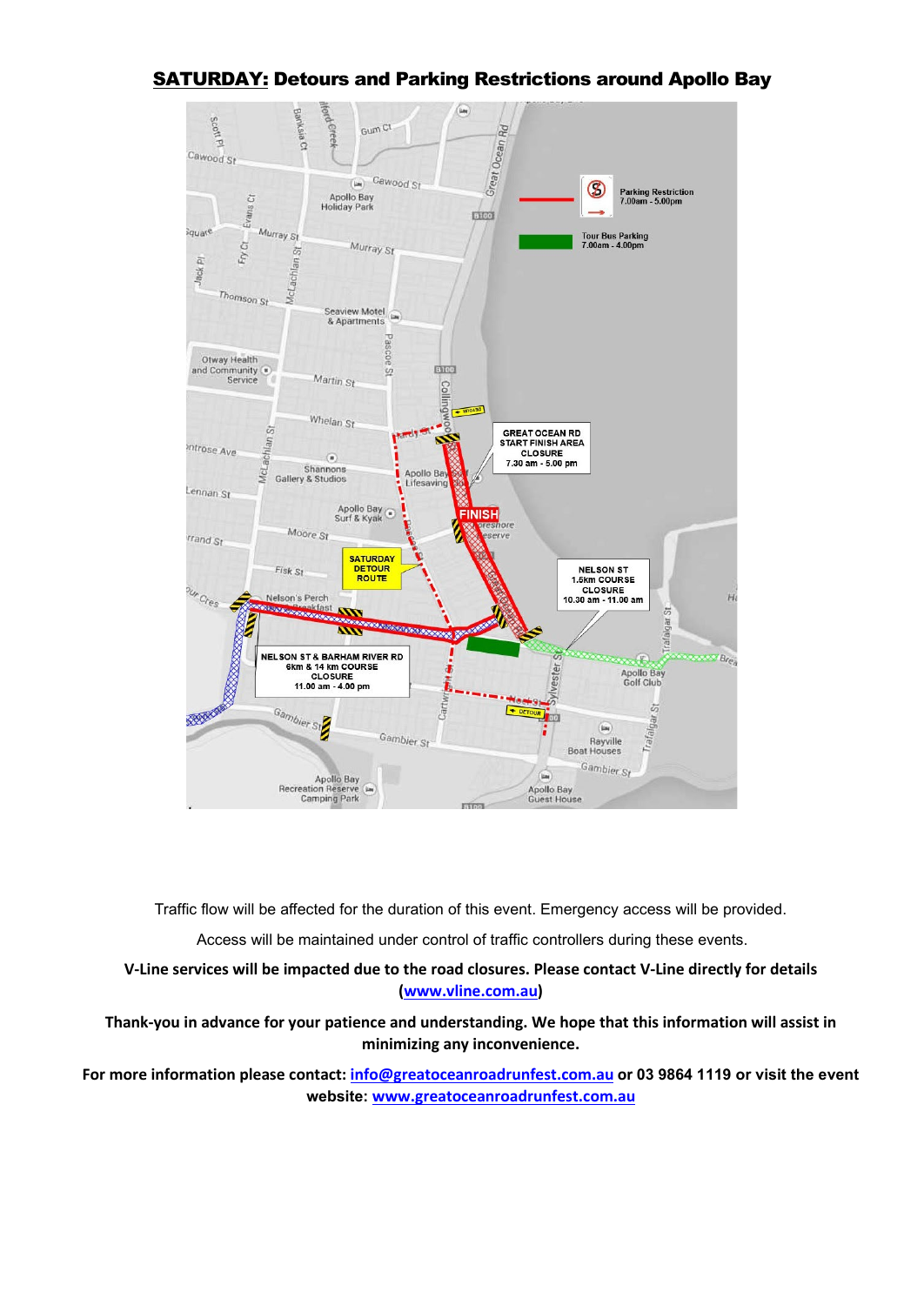#### ROAD CLOSURE INFORMATION SUNDAY 15 May

#### Some roads will be closed, with detours in place around Apollo Bay on Sunday

Road closures and detours are in place to support the safe conduct of the Great Ocean Road Running Festival events. The event organizers apologize for any inconvenience. The Inclusion of the Trail events and the Lorne Great Ocean Road Walk **will not** impact Road Closure times of the Great Ocean Rd.

#### EVENT DETAILS: SUNDAY 15 MAY

- 8.00am: Marathon and Ultra Marathon Starts in Lorne
- 8.00am: Half Marathon Starts in Kennett River

#### BOTH EVENTS USE THE GREAT OCEAN ROAD, FINISHING IN APOLLO BAY

8.10am – 8:30am: Trail events and Lorne Great Ocean Road Walk

#### TRAIL AND WALK EVENTS USE THE GREAT OCEAN ROAD, FINISHING IN LORNE

#### ROAD CLOSURES SUNDAY 15 MAY

| • The Great Ocean Rd: Lorne to Skenes Creek CLOSED            | $7.00am - 2.30pm$   |
|---------------------------------------------------------------|---------------------|
| • The Great Ocean Rd: Skenes Creek to Apollo Bay under Escort | $7.00am - 2.30pm$   |
| • The Great Ocean Rd: Hardy St to Nelson St                   | $5.00am - 4.00pm$   |
| • Sunnyside Rd                                                | 7.00am - 12.00 noon |
| • Hickeys Cutting                                             | $7.00am - 1.00 pm$  |

#### PARKING RESTRICTIONS 14 - 15 MAY

GREAT OCEAN RD (Apollo Bay Township) Parking will be restricted from late **Friday** to late afternoon **Sunday** to ensure a safe set up of the Start / Finish area. **No overnight parking** Friday and Saturday night. No parking 7.00 am – 5.00 pm Saturday. No parking 7.00am – 5.00pm Sunday.

CAWOOD ST Parking will be restricted in Cawood St. No overnight parking Saturday night. No parking 7.00am – 5.00pm Sunday.

**THOMPSON ST** Parking will be restricted in Thompson St. No overnight parking Saturday night. No parking 7.00am – 5.00pm Sunday.

MOORE ST Parking will be restricted in Moore St. No overnight parking Saturday night. No parking 7.00am – 5.00pm Sunday.

#### Apollo Bay Township will remain open

• A detour along McLachlan St will be in place around Apollo Bay while the Great Ocean Road is closed for the Events